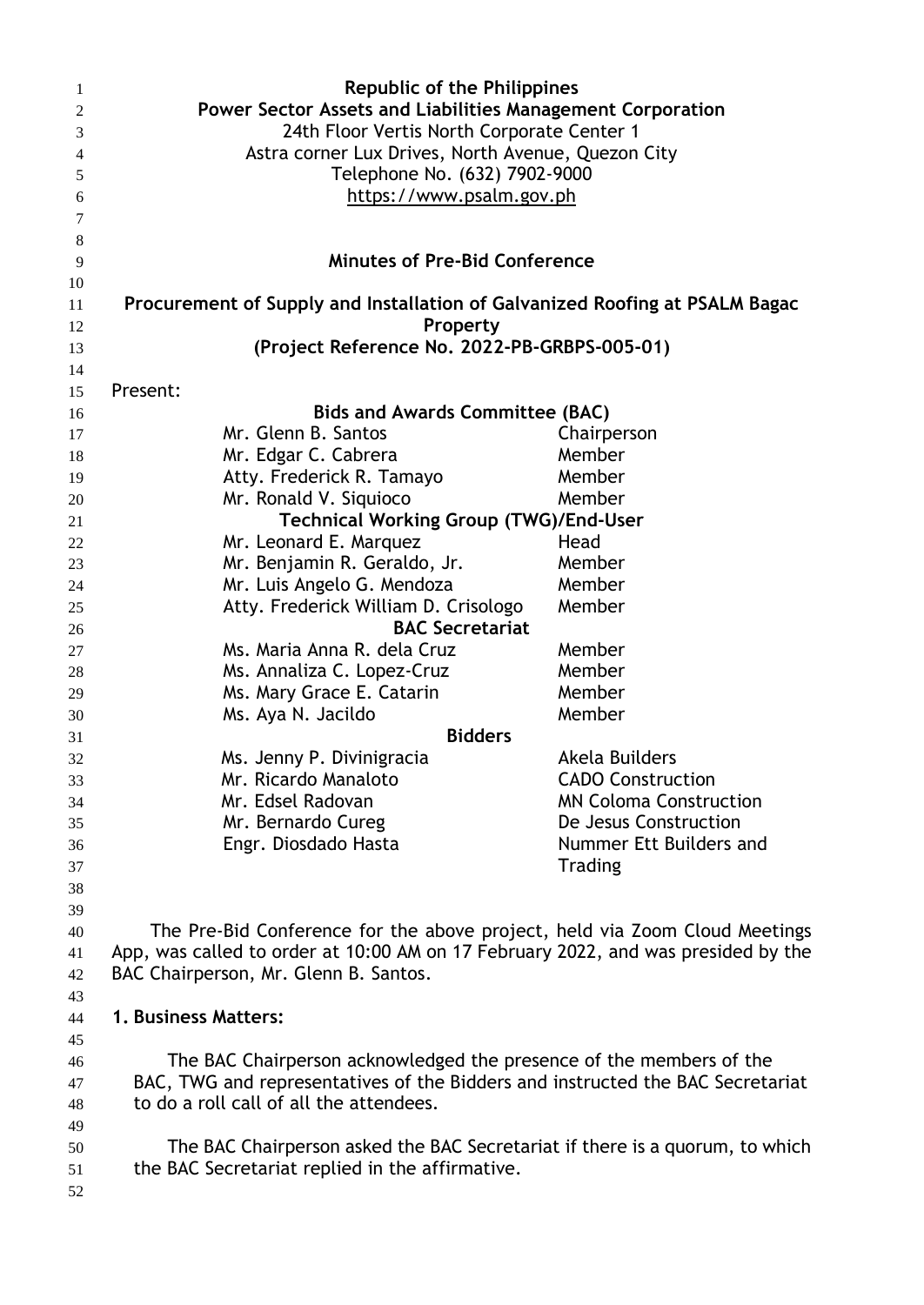58

61

63

65

67

70

 The BAC Chairperson asked the BAC Secretariat if observers were invited. The BAC Secretariat replied that invitations to observe the proceedings and the Zoom meeting details were sent to the Commission on Audit and other observers from the private sector and non-government organization but stated that though invited, no observers attended the proceedings.

59 The BAC reiterated that "no contact rule" is strictly implemented between 60 the members of the BAC, BAC Secretariat, TWG, and the Bidders.

62 The BAC instructed the TWG to proceed with the presentation of documents.

## 64 **2. Presentation of Bidding Document and Clarification from the Bidder**

- 66 The TWG presented and discussed the Bidding Documents.
- 68 The following are the clarifications from the bidders and the responses of 69 the TWG:
	- Question/Clarification | TWG's Response Mr. Manaloto requested to the TWG if it is possible to extend the period of the SLCC from 5 years to 6 or 7 years. CADO Construction has not secured similar project for more than 2 years because of the pandemic. The TWG replied that based on the GPBB requirement, the original period of the SLCC is 3 years prior to the bid submission. However, the BAC decided to extend the SLCC period to 5 years due to pandemic. The TWG will discuss and recommend to the BAC for issuance of SBB, if necessary. Mr. Manaloto requested the TWG to provide accurate thickness, in millimeters, of the galvanized longspan roofing. The commercially available thickness, including their five suppliers, is only 0.6 mm or gauge 24. The TWG replied that the requirement is gauge 20 – 22, equivalent to 0.75 mm to 0.9 mm in thickness. Mr. Manaloto asked the type of corrugation required. The TWG replied that there's no specific type of corrugation required. However, the TWG will discuss and recommend to the BAC for issuance of SBB. Mr. Manaloto suggested to include the color requirement in the SBB. The TWG noted on the suggestion of Mr. Manaloto. Mr. Manaloto asked the TWG if the contract for the removal of asbestos roofing was already awarded. The TWG replied that the contract was already completed.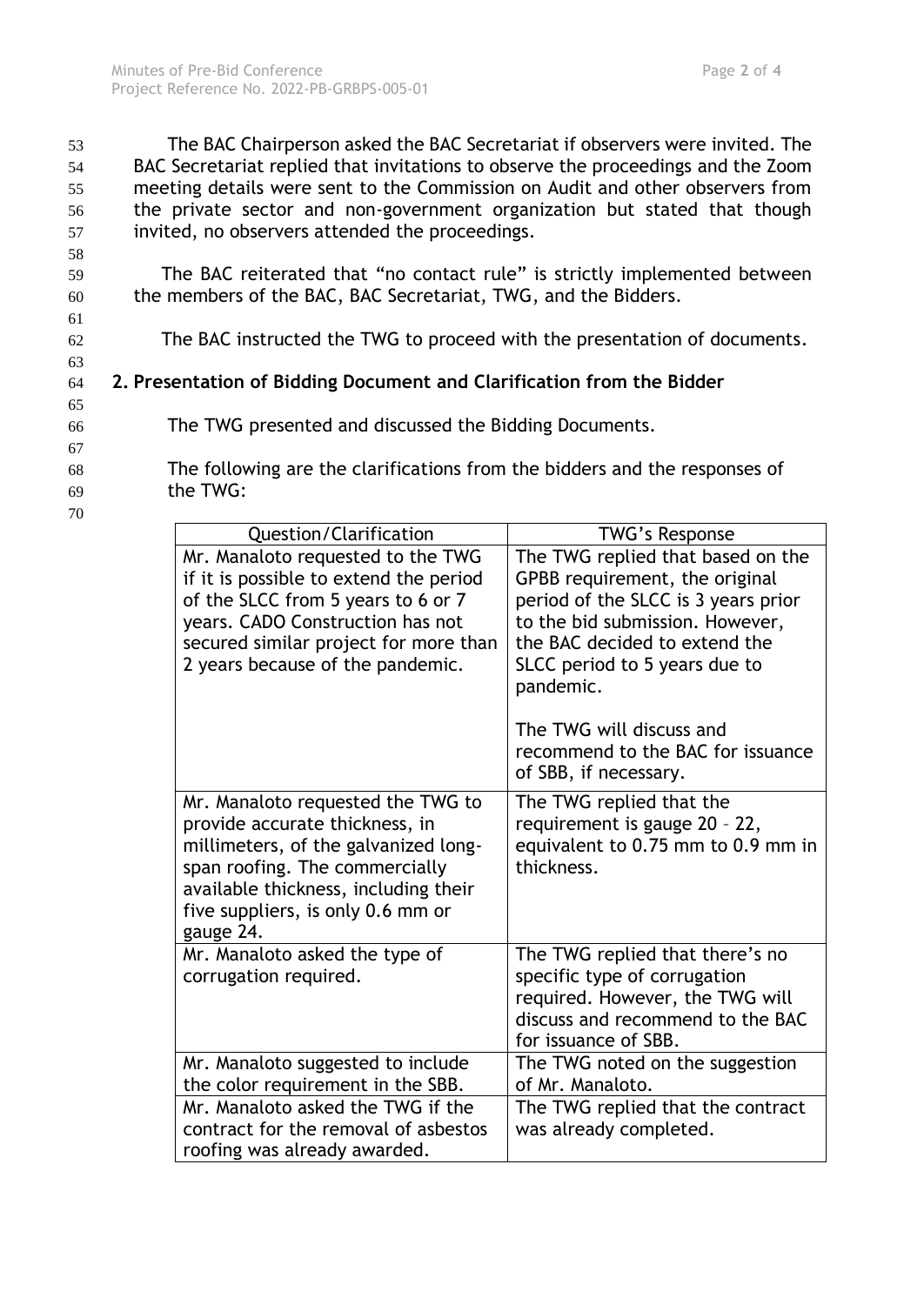| Mr. Manaloto inquired if there is an<br>additional BOQ since no flat or a<br>sloped area is indicated in the<br>bidding documents. | The TWG suggested conducting a<br>site visit to see the actual area and<br>structures.                                                                   |
|------------------------------------------------------------------------------------------------------------------------------------|----------------------------------------------------------------------------------------------------------------------------------------------------------|
| Mr. Manaloto clarified if there's<br>additional scope of work other than<br>supply and installation of galvanized<br>roofing.      | The TWG replied in the affirmative.                                                                                                                      |
| Mr. Manaloto asked if the TWG could<br>provide additional<br>details/information for fair<br>evaluation among the bidders.         | The TWG suggested conducting a<br>site visit.                                                                                                            |
| Mr. Manaloto asked if debris disposal<br>would be inside the PSALM Bagac<br>Property.                                              | The TWG replied in the affirmative.                                                                                                                      |
| Mr. Manaloto further asked if the<br>workers could stay on the property.                                                           | The TWG replied in the affirmative.                                                                                                                      |
| Mr. Cureg asked if the school<br>buildings' construction could be<br>considered a similar project.                                 | The TWG replied to check the<br>roofing component. If the price of<br>the roofing component is at least<br>50% of the ABC, then it can be<br>considered. |
| Mr. Cureg inquired if the mode of<br>payment is in progress billing.                                                               | The TWG replied that it is a one-<br>time payment.                                                                                                       |
| Mr. Manaloto asked if the existing<br>rafter is made-up of steel C-Purlins.                                                        | The TWG replied that the rafter is<br>made up of wood.                                                                                                   |
| Further, Mr. Manaloto inquired about<br>electrical fixtures, and installation<br>will not be affected.                             | The TWG suggested conducting a<br>site visit.                                                                                                            |
| Mr. Manaloto asked if the project is<br>with 1 year warranty.                                                                      | The TWG replied in the affirmative.                                                                                                                      |
| Mr. Manaloto inquired if their Tax<br>Clearance, which will expire at the<br>end of March 2022, is acceptable.                     | The TWG replied it is still<br>acceptable since the tax clearance<br>is still valid during the bid opening.                                              |

71

72 The BAC then asked each representative of the Bidders for any additional 73 questions or clarification, to which all responded none.

74

 Moreover, the BAC informed the Bidders that in case they may have additional inquiries and clarifications, and request for site visit they can send them through the official e-mail address of the BAC Secretariat as indicated in the Bidding Documents.

79

80

81

82

83

84

85